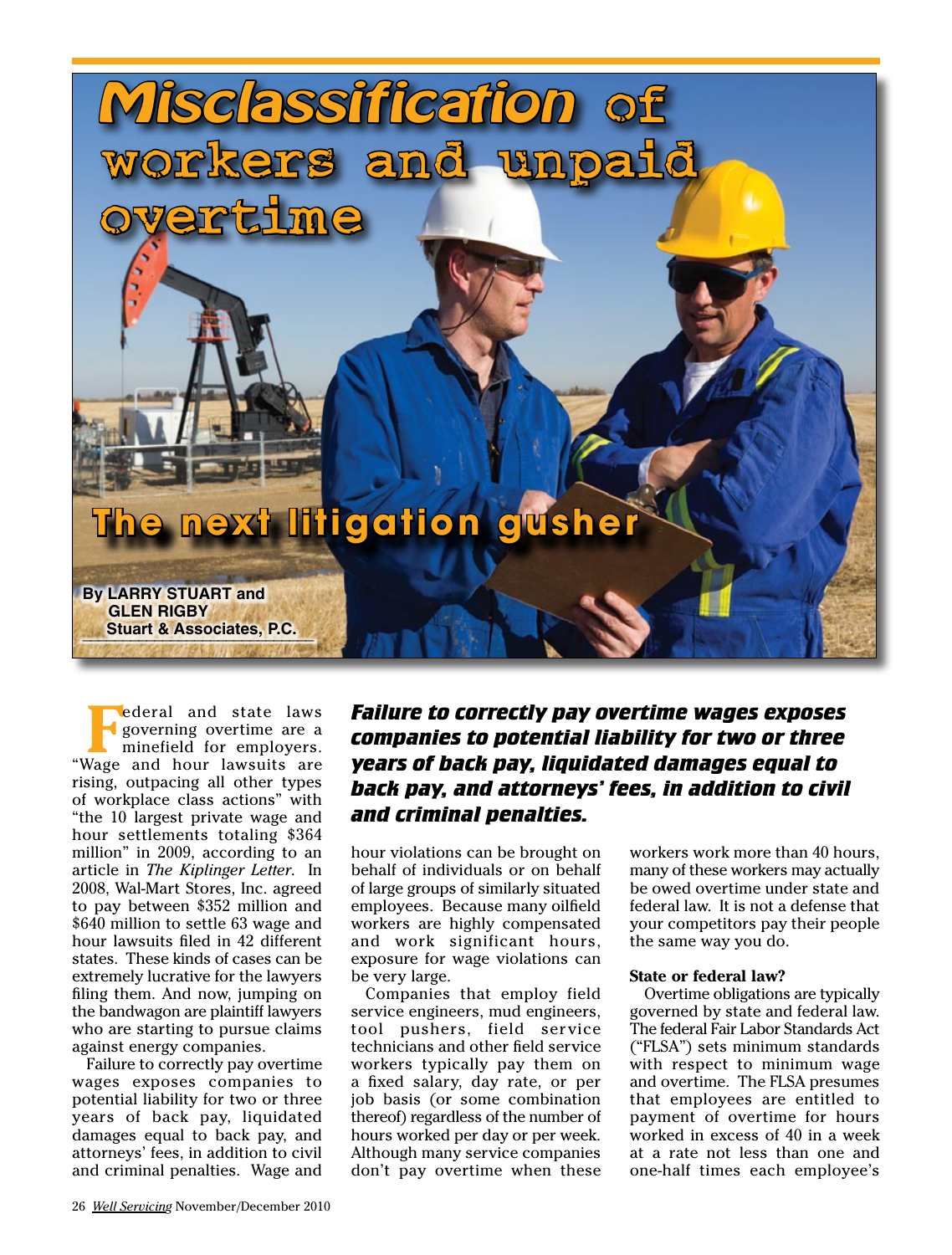## *Overtime obligations are typically governed by state and federal law. The federal Fair Labor Standards Act ("FLSA") sets minimum standards with respect to minimum wage and overtime.*

"regular rate" unless the employer can prove otherwise. States can enforce their own wage payment laws as long as they provide for at least the same protections as the FLSA. For example, some states (like California) require payment of overtime after eight hours worked in a day and mandatory break time. When addressing your pay practices, you must consider and comply with state and federal law.

### **Who is exempt and who is not?**

Not all employees are entitled to overtime wages. Certain categories of workers can be "exempt" from overtime. The categories of workers who are exempt tend to be either industry specific or defined by the duties and responsibilities of the employee. Some industry specific exemptions are seamen working on particular vessels, and drivers,

### *Not all employees are entitled to overtime wages. Certain categories of workers can be "exempt" from overtime.*

mechanics and helpers subject to Department of Transportation oversight. Other employees may qualify as exempt based on their duties, including certain executive, administrative, and professional employees; outside salesmen; and certain computer systems analysts, computer programmers, and software engineers — the socalled "white-collar" exemptions.

The white-collar exemptions, which are most commonly implicated in the misclassification of oilfield workers are the "executive," "administrative," and "professional" exemptions. These exemptions generally do not apply to manual laborers (i.e. workers who perform repetitive operations with their hands that

involve physical skill and energy) or to non-management employees in production, maintenance,<br>construction and similar construction occupations such as technicians, carpenters, electricians, mechanics, welders, inspectors, craftsmen, operating engineers, longshoremen, construction workers and laborers.

To qualify for the three primary white-collar exemptions under the FLSA, an employee must be paid a minimum salary of at least \$455 per week (\$23,660 per year) and the employee's primary duty must consist of qualifying exempt work. A primary duty is one that occupies the major part of an employee's work time. Exempt status may be

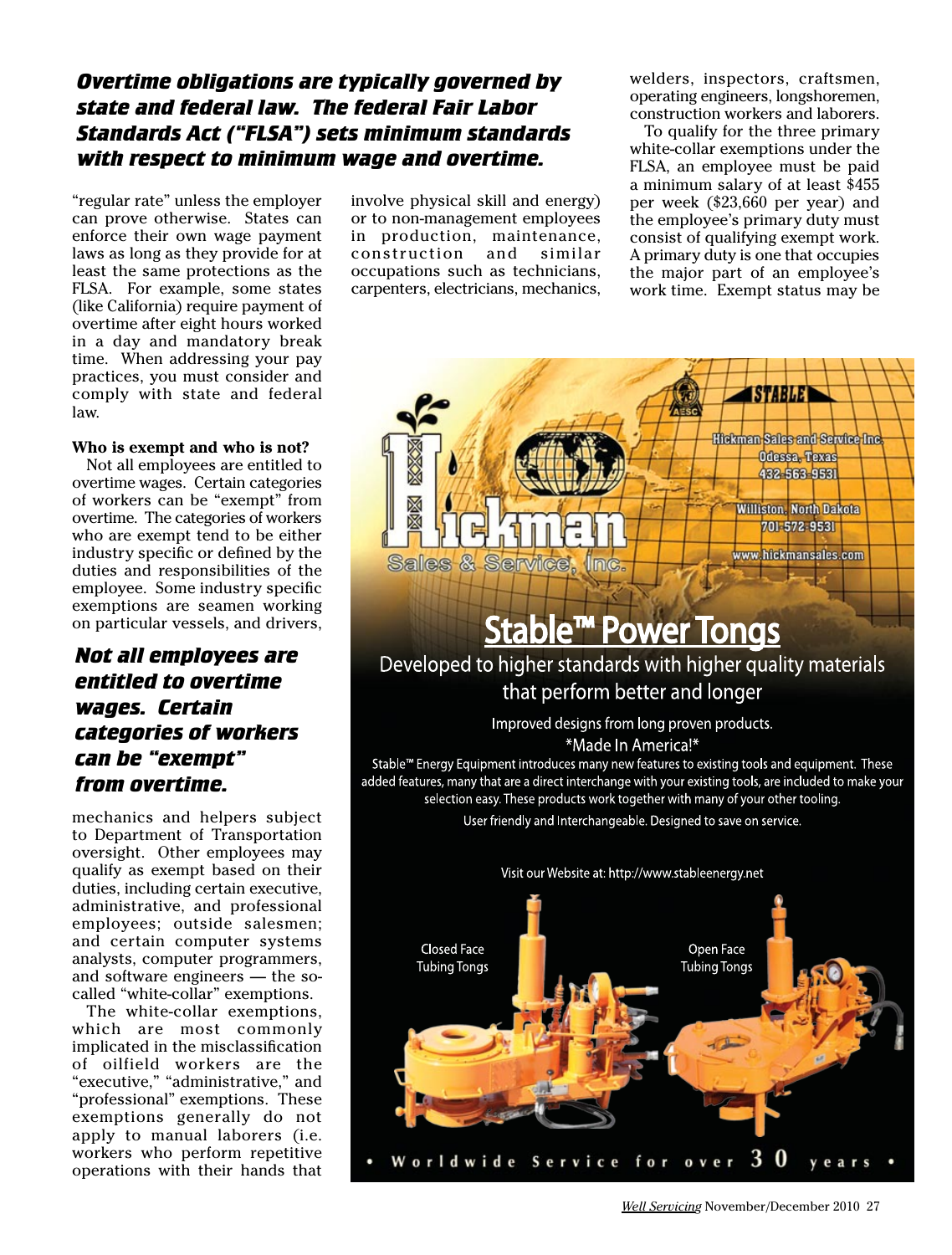

*Subject to certain exceptions, a salaried employee must be paid in full for any week in which the employee performs any work, regardless of the number of days or hours worked.*

harder to establish under some state laws. For example, California law requires employees to devote more than half of their work time to exempt duties in order to qualify as exempt.

Being paid on a salary basis means the employee receives a fixed amount of compensation each pay period on a weekly or less frequent basis. This fixed salary cannot be reduced because of variations in the quality or quantity of the employee's work. Subject to certain exceptions, a salaried employee must be paid in full for any week in which the employee performs any work, regardless of the number of days or hours worked. Docking a properly exempt employee's salary for hours or days not worked or for deficiencies in the quality of work can destroy the exemption and expose the company to overtime liability.

### **The executive exemption**

In addition to receiving a fixed salary, an employee classified as an exempt "executive" must: (1) manage an enterprise or a customarily recognized department or subdivision of an enterprise; (2) customarily and regularly direct the work of at least two or more full-time employees or their equivalent (e.g. four halftime employees equal two full-time employees); and (3) have authority to hire or fire other employees or, alternatively, effectively recommend hiring, firing, promotion, or other changes in employee status.

Managing an enterprise includes, but is not limited to, interviewing, selecting, and training employees; setting and adjusting rates of pay and hours of work; directing the work of employees; handling

## *Once employees are properly classified, they have to be paid proper wages. This poses several potential traps.*

employee complaints; disciplining employees; planning the work; determining the material, tools, and techniques to be used; apportioning work among employees; planning and controlling the budget; and providing for the safety and security of employees or property.

#### **The administrative exemption**

In addition to receiving a fixed salary, an employee classified under the "administrative" exemption must perform office or non-manual work directly related to the management or general business operations of the employer or the employer's customers, and exercise discretion and independent judgment with respect to matters of significance. Work directly related to management or general business operations includes work in such areas as tax, finance, accounting, budgeting, auditing, insurance, quality control, purchasing, procurement, advertising, marketing, research, safety and health, personnel management, human resources, employee benefits, labor relations, public relations, government relations, computer network and database administration, and legal and regulatory compliance. In general, the exercise of discretion and independent judgment involves comparing and evaluating possible courses of conduct and acting or making decisions after the various possibilities have been considered. The term implies that the employee has authority to make an independent choice, free from immediate direction and supervision. Factors to consider include whether the employee has authority to formulate, affect, interpret, or implement management policies or operating procedures; carries out major assignments in conducting the operations of the business; performs work that affects business operations to a substantial degree; has authority to commit the employer in matters that have a significant financial impact on the business; and has authority to waive or deviate from established policies and procedures without prior approval.

### **The professional exemption**

In addition to receiving a fixed salary, an employee classified as an exempt "professional" must be a "learned professional," an "artistic professional," or a teacher. Only the learned professional classification ordinarily applies to oilfield workers. To qualify, an individual must perform work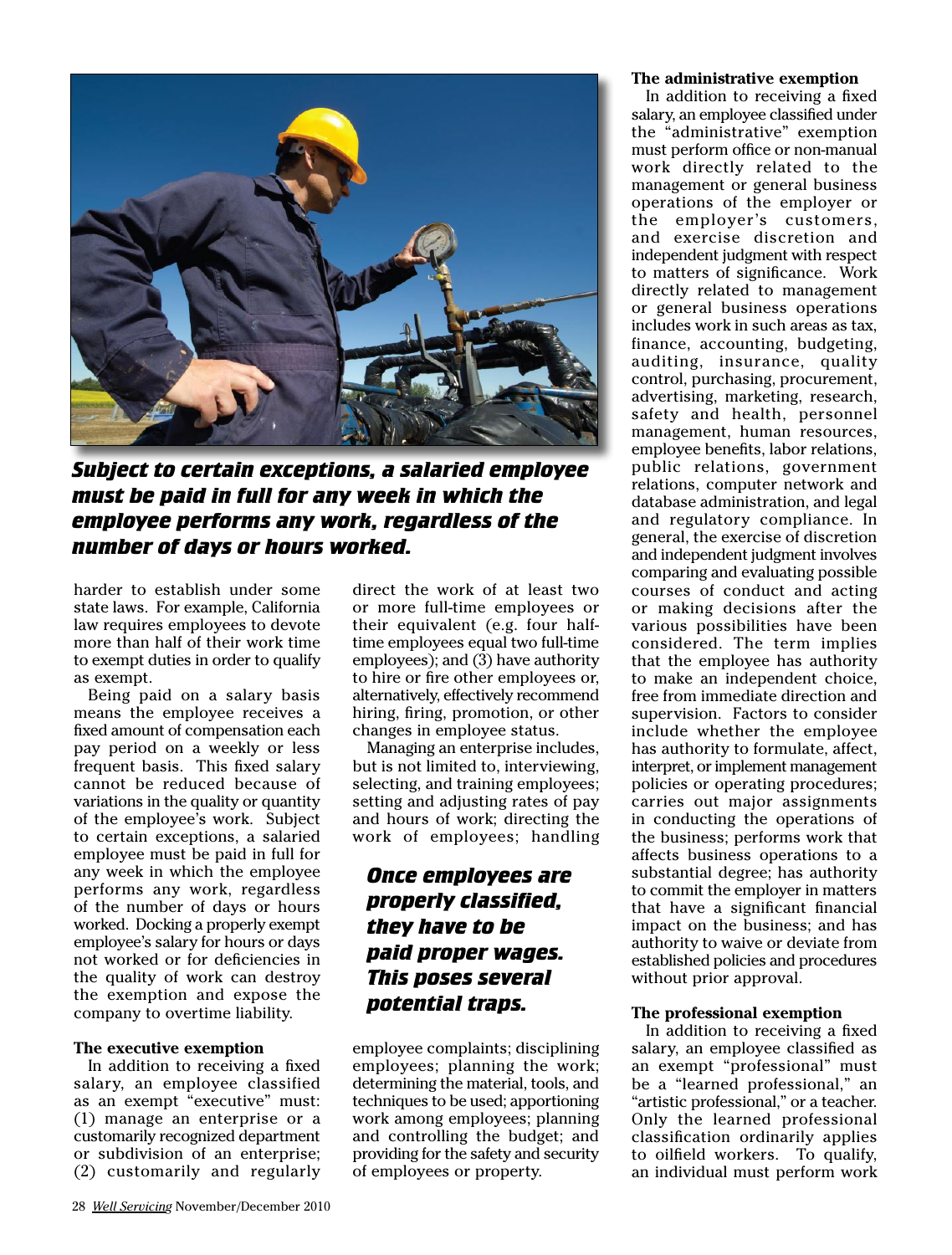requiring "advanced knowledge," i.e., work that is predominantly intellectual in character and requires the consistent exercise of discretion and judgment, as distinguished from work involving routine mental, manual, mechanical, or physical work. The advanced knowledge must be in a field of science or learning and must be customarily acquired through a prolonged course of specialized intellectual instruction. Advanced knowledge cannot be gained at the high school level or just from routine work experience or training.

The phrase "field of science or learning" includes the traditional professions of law, medicine, accounting, actuarial computation, engineering, architecture, various types of physical, chemical, and biological sciences, and similar occupations that have a recognized professional status. Positions that involve the mechanical arts or skilled trades in which the knowledge may be of a fairly advanced type, but is not in a field of science or learning,

# *To calculate overtime pay, an employer must first determine a non-exempt employee's "regular rate" of pay.*

don't ordinarily qualify as exempt. Unless your company's technicians and tool operators are all degreed engineers, it is likely they are not properly exempt from overtime.

### **Calculating overtime wages**

Properly classifying employees as exempt or non-exempt is only half the battle. Once employees are properly classified, they have to be paid proper wages. This poses several potential traps. For example, the method for calculating

overtime rates and the time when they kick in can vary between state and federal law.

To calculate overtime pay, an employer must first determine a nonexempt employee's

"regular rate" of pay. Under the FLSA, an employee's regular rate is the hourly rate actually paid the employee for the normal, non-overtime workweek for which he is

employed. If an employee is paid a day rate or a job rate without regard to the actual number of hours worked, then the regular rate is determined by totaling all compensation paid in the workweek and dividing by the total hours actually worked. If paid solely on a salary basis, an employee's regular rate is typically computed by dividing his weekly salary by the number of hours (normally 40) that the salary is intended to compensate (not necessarily the

*Under the FLSA, an employee's regular rate is the hourly rate actually paid the employee for the normal, non-overtime workweek for which he is employed.* 



Well Seals, LLC. complies with all environmental and safety regulations.